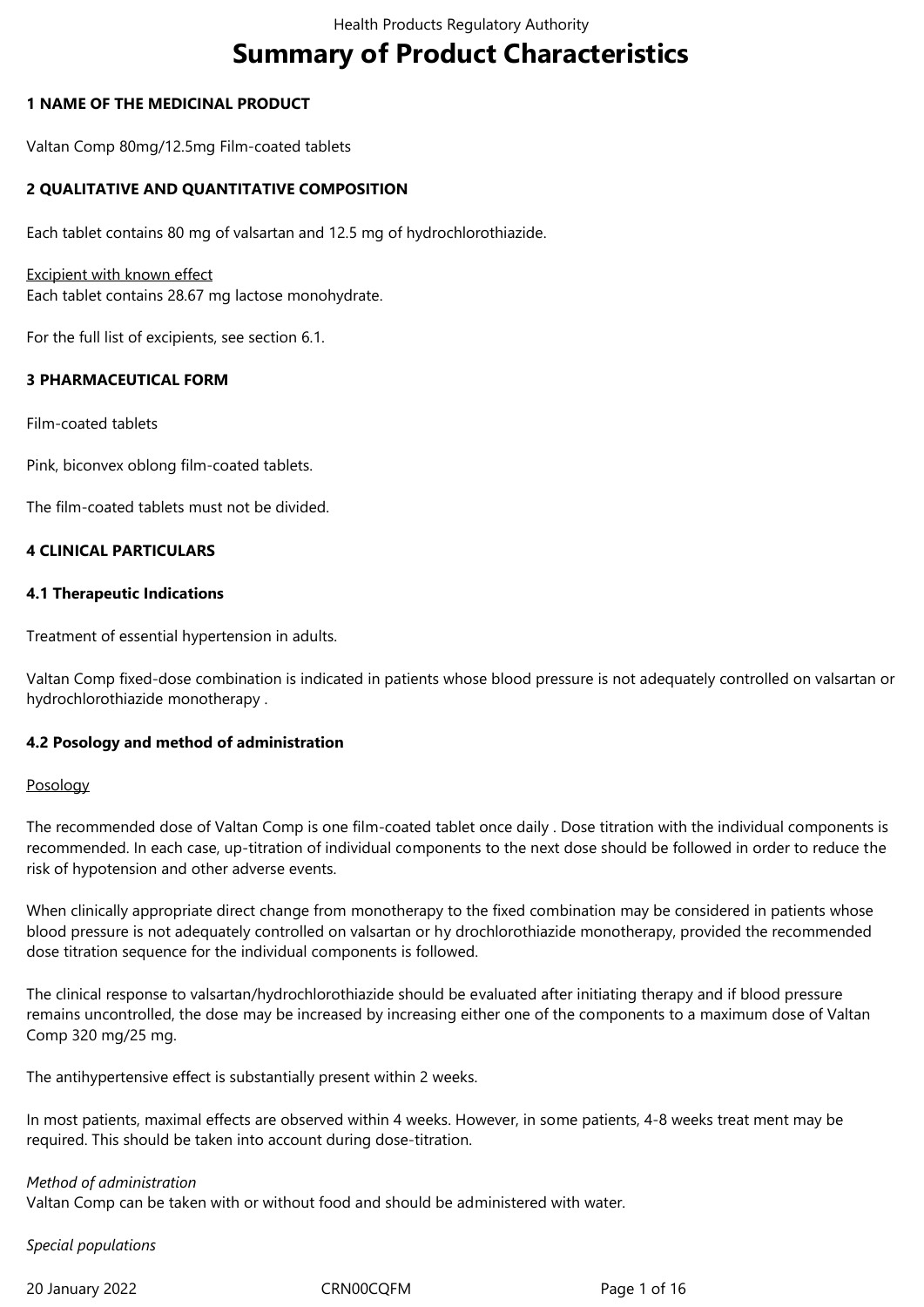### *Renal impairment*

No dose adjustment is required for patients with mild to moderate renal impairment (Glomerular Filtration Rate (GFR) ≥ 30 ml/m in). Due to the hydrochlorothiazide component , Valtan Comp is contraindicated in patients with severe renal impairment (GFR < 30 ml/min) and anuria (see sections 4.3, 4.4 and 5.2). Concomitant use of valsartan with aliskiren is contraindicated in patients with renal impairment (GFR < 60 mL/min/1.73 m<sup>2</sup>) (see section 4.3).

### *Diabetes Mellitus*

Concomitant use of valsartan with aliskiren is contraindicated in patients with diabetes mellitus (see section 4.3).

# *Hepaticimpairment*

In patients with mild to moderate hepatic impairment without cholestasis the dose of valsartan should not exceed 80 mg (see section 4.4). No adjustment of the hydrochlorothiazide dose is required for patients with mild to moderate hepatic impairment. Due to the valsartan component, Valtan Comp is contraindicated in patients with severe hepatic impairment or with biliary cirrhosis and cholestasis (see sections 4.3, 4.4 and 5.2).

# *Elderly*

No dose adjustment is required in elderly patients.

# *Paediatricpopulation*

Valtan Comp is not recommended for use in children below the age of 18 years due to a lack of data on safety and efficacy .

# **4.3 Contraindications**

- Hypersensitivity to the active substances, other sulphonamide-derived medicinal products or to any of the excipients listed in section 6.1.
- Second and third trimesters of pregnancy (sections 4.4 and 4.6).
- Severe hepatic impairment, biliary cirrhosis and cholestasis.
- Severe renal impairment (creatinine clearance < 30 ml/min), anuria.
- Refractory hypokalaemia, hyponatraemia, hypercalcaemia, and symptomatic hyperuricaemia.
- The concomitant use of Valtan Comp with aliskiren-containing products is contraindicated in patients with diabetes mellitus or renal impairment (GFR < 60 ml/min/1.73 m<sup>2</sup>) (see sections 4.5 and 5.1).

# **4.4 Special warnings and precautions for use**

### Serum electrolyte changes

### *Valsartan*

Concomitant use with potassium supplements, potassium-sparing diuretics, salt substitutes containing potassium, or other agents that may increase potassium levels (heparin, etc.) is not recommended.

Monitoring of potassium should be undertaken as appropriate.

### *Hydrochlorothiazide*

Hypokalaemia has been reported under treatment with thiazide diuretics, including hydrochlorothiazide. Frequent monitoring of serum potassium is recommended.

Treatment with thiazide diuretics, including hydrochlorothiazide, has been associated with hyponatraemia and hypochloraemic alkalosis. Thiazides, including hydrochlorothiazide, increase the urinary excretion of magnesium, which may result in hypomagnesaemia. Calcium excretion is decreased by thiazide diuretics. This may result in hypercalcaemia.

As for any patient receiving diuretic therapy, periodic determination of serum electrolytes should be performed at appropriate intervals.

# Sodium and/or volume-depleted patients

Patients receiving thiazide diuretics, including hydrochlorothiazide, should be observed for clinical signs of fluid or electrolyte imbalance.

In severely sodium-depleted and/or volume-depleted patients, such as those receiving high doses of diuretics, symptomatic hypotension may occur in rare cases after initiation of therapy with valsartan/hydrochlorothiazide. Sodium and/or volume depletion should be corrected before starting treatment with valsartan/hydrochlorothiazide.

20 January 2022 CRN00CQFM Page 2 of 16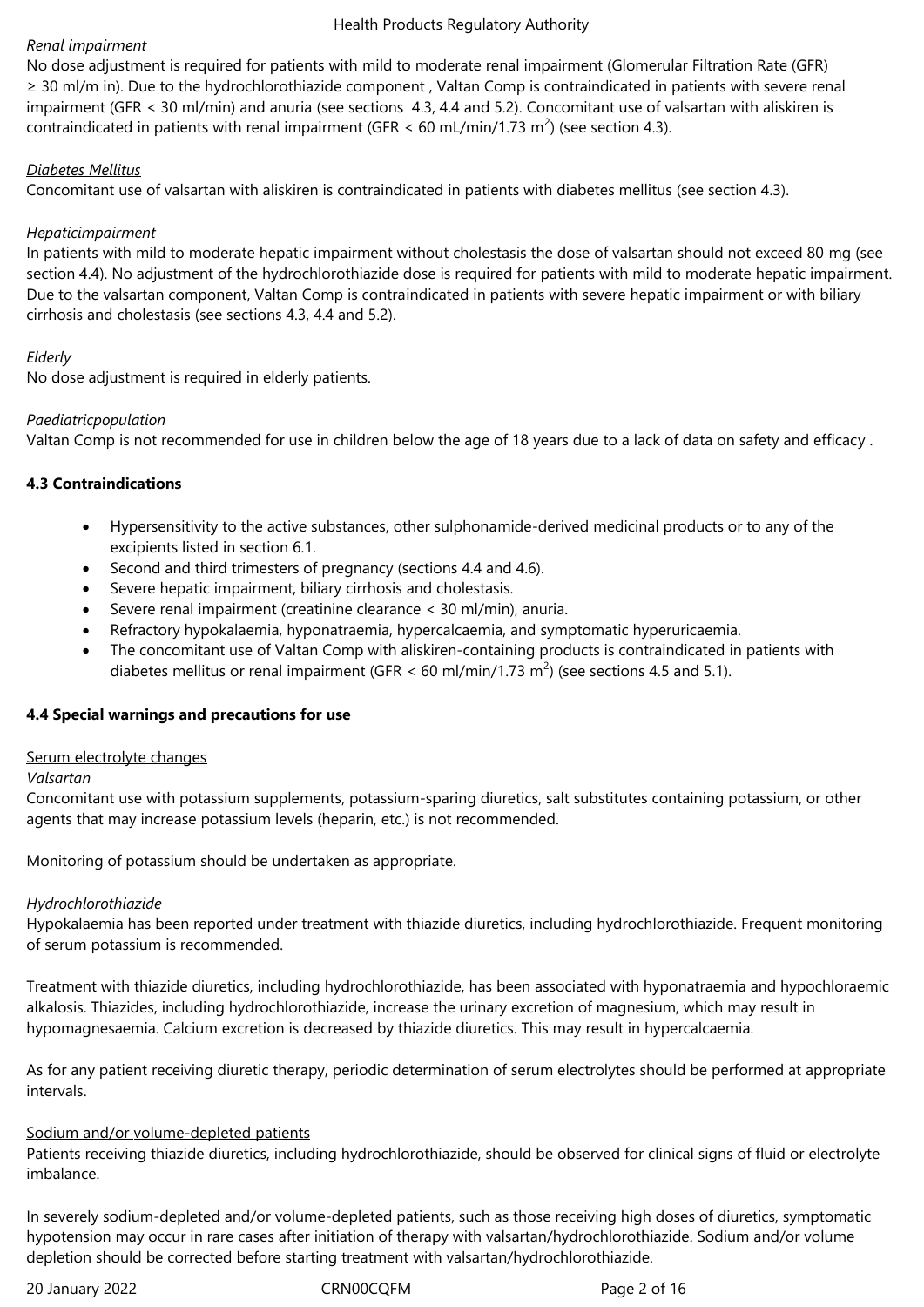Patients with severe chronic heart failure or other conditions with stimulation of the renin-angiotensin-aldosterone-system In patients whose renal function may depend on the activity of the renin-angiotensin-aldosterone system (e.g. patients with severe congestive heart failure), treatment with angiotensin converting enzyme inhibitors has been associated with oliguria and/or progressive azotaemia, and in rare cases with acute renal failure and/or death. Evaluation of patients with heart failure or post-myocardial infarction should always include assessment of renal function. The use of valsartan/hydrochlorothiazide in patients with severe chronic heart failure has not been established.

Hence it cannot be excluded that because of the inhibition of the renin-angiotensin-aldosterone system the application of valsartan/hydrochlorothiazide as well may be associated with impairment of the renal function. Valsartan/hydrochlorothiazide should not be used in these patients.

### Renal artery stenosis

Valsartan/hydrochlorothiazide should not be used to treat hypertension in patients with unilateral or bilateral renal artery stenosis or stenosis of the artery to a solitary kidney, since blood urea and serum creatinine may increase in such patients.

### Primary hyperaldosteronism

Patients with primary hyperaldosteronism should not be treated with valsartan/hydrochlorothiazide as their renin-angiotensin system is not activated.

### Aortic and mitral valve stenosis,hypertrophic obstructive cardiomyopathy

As with all other vasodilators, special caution is indicated in patients suffering from aortic or mitral stenosis, or hypertrophic obstructive cardiomyopathy (HOCM).

# Renal impairment

No dosage adjustment is required for patients with renal impairment with a creatinine clearance ≥30 ml/min (see section 4.2). Periodic monitoring of serum potassium, creatinine and uric acid levels is recommended when valsartan/hydrochlorothiazide is used in patients with renal impairment.

The concomitant use of valsartan with aliskiren is contraindicated in patients with renal impairment (GFR < 60 ml/min/1.73 m<sup>2</sup>) (see sections 4.3 and 4.5).

### Kidney transplantation

There is currently no experience on the safe use of valsartan/hydrochlorothiazide in patients who have recently undergone kidney transplantation.

### Hepatic impairment

In patients with mild to moderate hepatic impairment without cholestasis, valsartan/hydrochlorothiazide should be used with caution (see sections 4.2 and 5.2). Thiazides should be used with caution in patients with impaired hepatic function or progressive liver disease, since minor alterations of fluid and electrolyte balance may precipitate hepatic coma.

### History of angioedema

Angioedema, including swelling of the larynx and glottis, causing airway obstruction and/or swelling of the face, lips, pharynx, and/or tongue has been reported in patients treated with valsartan; some of these patients previously experienced angioedema with other drugs including ACE inhibitors. Valsartan/hydrochlorothiazide should be immediately discontinued in patients who develop angioedema, and valsartan/hydrochlorothiazide should not be re-administered (see section 4.8).

### Systemic lupus erythematosus

Thiazide diuretics, including hydrochlorothiazide, have been reported to exacerbate or activate systemic lupus erythematosus.

### Other metabolic disturbances

Thiazide diuretics, including hydrochlorothiazide, may alter glucose tolerance and raise serum levels of cholesterol, triglycerides and uric acid. In diabetic patients dosage adjustments of insulin or oral hypoglycaemic agents may be required.

Thiazides may reduce urinary calcium excretion and cause an intermittent and slight elevation of serum calcium in the absence of known disorders of calcium metabolism. Marked hypercalcaemia may be evidence of underlying hyperparathyroidism. Thiazides should be discontinued before carrying out tests for parathyroid function.

### Photosensitivity

20 January 2022 CRN00CQFM Page 3 of 16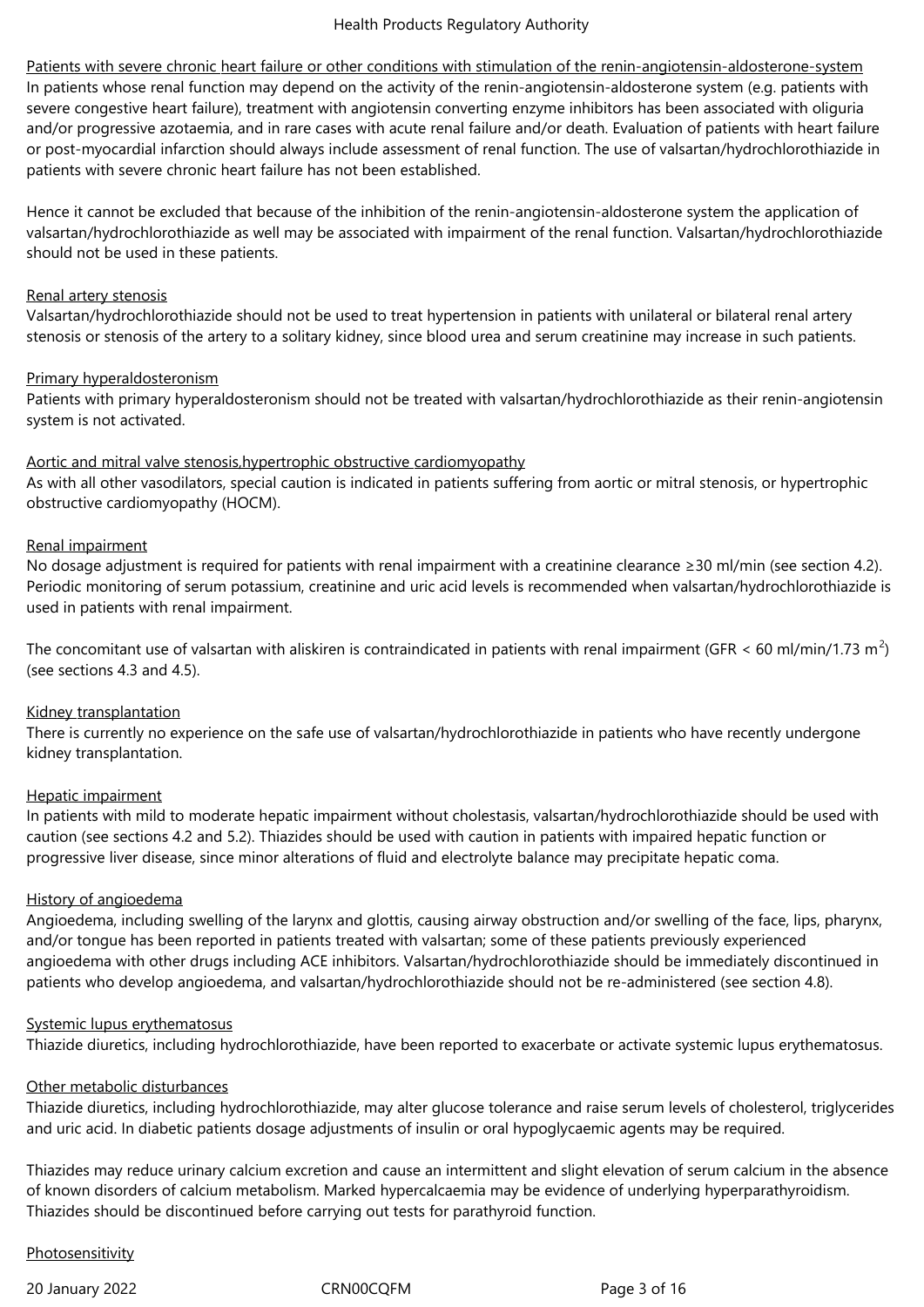Cases of photosensitivity reactions have been reported with thiazide diuretics (see section 4.8). If photosensitivity reaction occurs during treatment, it is recommended to stop the treatment. If a re-administration of the diuretic is deemed necessary, it is recommended to protect exposed areas to the sun or to artificial UVA.

# Pregnancy

Angiotensin II Receptor Antagonists (AIIRAs) should not be initiated during pregnancy. Unless continued AIIRAs therapy is considered essential, patients planning pregnancy should be changed to alternative anti-hypertensive treatments which have an established safety profile for use in pregnancy. When pregnancy is diagnosed, treatment with AIIRAs should be stopped immediately, and, if appropriate, alternative therapy should be started (see sections 4.3 and 4.6).

### General

Caution should be exercised in patients who have shown prior hypersensitivity to other angiotensin II receptor antagonists. Hypersensitivity reactions to hydrochlorothiazide are more likely in patients with allergy and asthma.

# Choroidal effusion, acute myopia and acute angle-closure glaucoma

Hydrochlorothiazide, a sulphonamide, has been associated with an idiosyncratic reaction resulting in choroidal effusion with visual field defect, acute transient myopia and acute angle-closure glaucoma. Symptoms include acute onset of decreased visual acuity or ocular pain and typically occur within hours to weeks of a drug initiation. Untreated acute-angle closure glaucoma can lead to permanent vision loss.

The primary treatment is to discontinue hydrochlorothiazide as rapidly as possible. Prompt medical or surgical treatment may need to be considered if the intraocular pressure remains uncontrolled. Risk factors for developing acute angle closure glaucoma may include a history of sulphonamide or penicillin allergy.

# Dual blockade of the renin-angiotensin-aldosterone system (RAAS)

There is evidence that the concomitant use of ACE-inhibitors, angiotensin II receptor blockers or aliskiren increases the risk of hypotension, hyperkalaemia and decreased renal function (including acute renal failure). Dual blockade of RAAS through the combined use of ACE-inhibitors, angiotensin II receptor blockers or aliskiren is therefore not recommended (see sections 4.5 and 5.1).

If dual blockade therapy is considered absolutely necessary, this should only occur under specialist supervision and subject to frequent close monitoring of renal function, electrolytes and blood pressure.

ACE-inhibitors and angiotensin II receptor blockers should not be used concomitantly in patients with diabetic nephropathy.

### Non-melanoma skin cancer

An increased risk of non-melanoma skin cancer (NMSC) [basal cell carcinoma (BCC) and squamous cell carcinoma (SCC)] with increasing cumulative dose of hydrochlorothiazide (HCTZ) exposure has been observed in two epidemiological studies based on the Danish National Cancer Registry. Photosensitising actions of HCTZ could act as a possible mechanism for NMSC.

Patients taking HCTZ should be informed of the risk of NMSC and advised to regularly check their skin for any new lesions and promptly report any suspicious skin lesions. Possible preventive measures such as limited exposure to sunlight and UV rays and, in case of exposure, adequate protection should be advised to the patients in order to minimise the risk of skin cancer. Suspicious skin lesions should be promptly examined potentially including histological examinations of biopsies. The use of HCTZ may also need to be reconsidered in patients who have experienced previous NMSC (see also section 4.8).

### Acute Respiratory Toxicity

Very rare severe cases of acute respiratory toxicity, including acute respiratory distress syndrome (ARDS) have been reported after taking hydrochlorothiazide. Pulmonary oedema typically develops within minutes to hours after hydrochlorothiazide intake. At the onset, symptoms include dyspnoea, fever, pulmonary deterioration and hypotension. If diagnosis of ARDS is suspected, Valtan Comp should be withdrawn and appropriate treatment given. Hydrochlorothiazide should not be administered to patients who previously experienced ARDS following hydrochlorothiazide intake.

### **Excipients**

*Lactose*

Patients with rare hereditary problems of galactose intolerance, the Lapp lactase deficiency or glucose-galactose malabsorption should not take this medicine (see section 6.1).

### *Sodium*

This medicinal product contains less than 1 mmol sodium (23 mg) per tablet, that is to say essentially 'sodium-free'.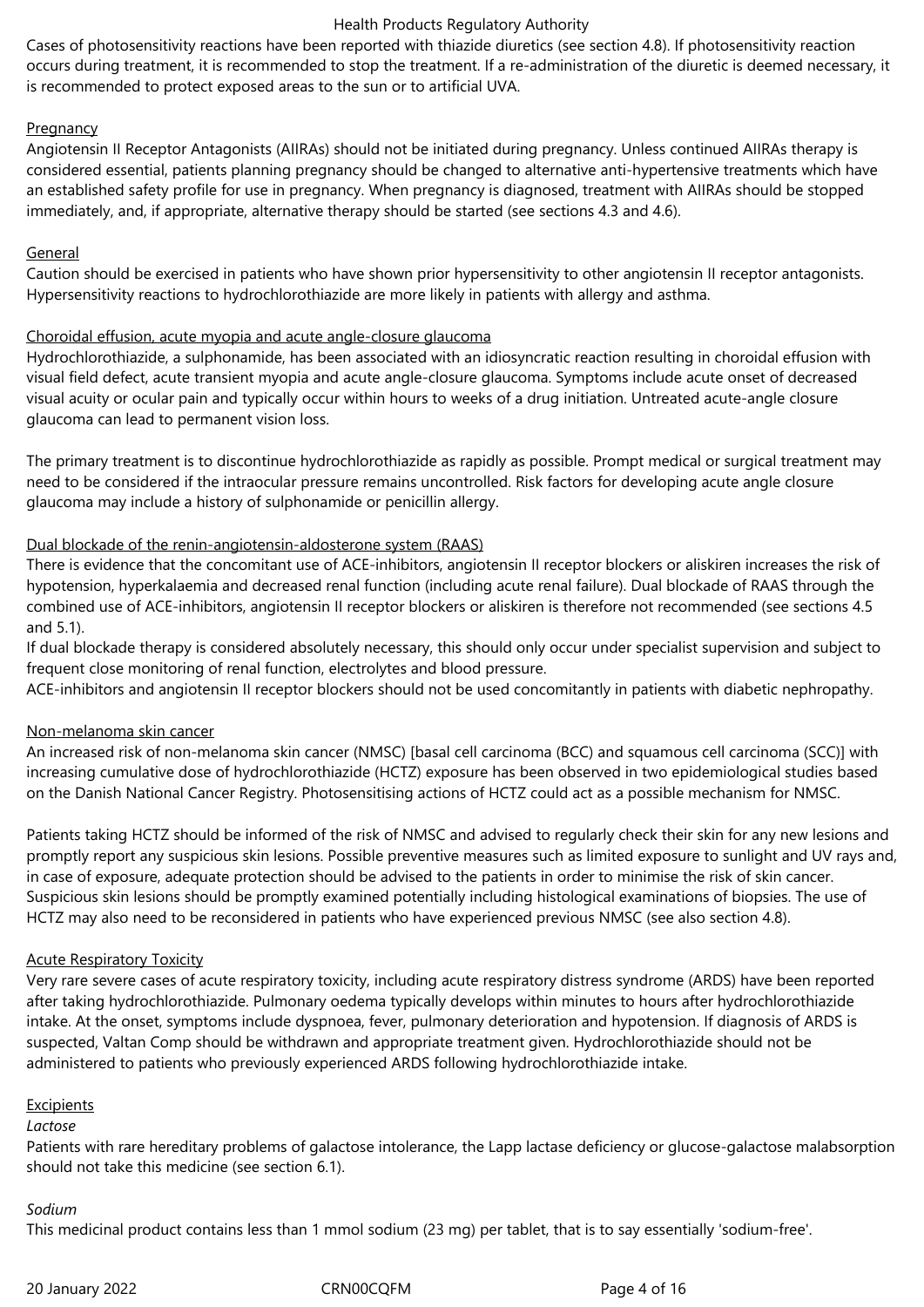# Health Products Regulatory Authority **4.5 Interaction with other medicinal products and other forms of interactions**

# Interactions related to both valsartan and hydrochlorothiazide

# *Concomitant use not recommended*

# *Lithium*

Reversible increases in serum lithium concentrations and toxicity have been reported during concomitant administration of lithium with ACE inhibitors, angiotensin II receptor antagonists or thiazides, including hydrochlorothiazide. Since renal clearance of lithium is reduced by thiazides, the risk of lithium toxicity may presumably be increased further with valsartan/hydrochlorothiazide. If the combination proves necessary, careful monitoring of serum lithium levels is recommended.

# *Concomitant use requiring caution*

# *Other antihypertensive agents*

Valsartan/hydrochlorothiazide may increase the effects of other agents with antihypertensive properties (e.g. guanethidine, methyldopa, vasodilators, ACEI, ARBs, beta-blockers, calcium channel blockers and DRIs).

# *Pressor amines* (e.g. noradrenaline, adrenaline)

Possible decreased response to pressor amines. The clinical significance of this effect is uncertain and not sufficient to preclude their use.

# *Non-steroidal anti-inflammatory medicines (NSAIDs), including selective COX-2 inhibitors, acetylsalicylic acid(>3 g/day),and non-selective NSAIDs*

NSAIDS can attenuate the antihypertensive effect of both angiotensin II antagonists and hydrochlorothiazide when administered simultaneously. Furthermore, concomitant use of valsartan/hydrochlorothiazide and NSAIDs may lead to worsening of renal function and an increase in serum potassium. Therefore, monitoring of renal function at the beginning of the treatment is recommended, as well as adequate hydration of the patient.

# Interactions related to valsartan

# *Dual blockade of the Renin-Angiotensin-Aldosterone System (RAAS) with ARBs, ACEIs, or aliskiren*

Clinical trial data has shown that dual blockade of the renin-angiotensin-aldosterone-system (RAAS) through the combined use of ACE-inhibitors, angiotensin II receptor blockers or aliskiren is associated with a higher frequency of adverse events such as hypotension, hyperkalaemia and decreased renal function (including acute renal failure) compared to the use of a single RAAS-acting agent (see sections 4.3, 4.4 and 5.1).

# *Concomitant use not recommended*

*Potassium-sparing diuretics, potassium supplements, salt substitutes containing potassium and other substances that may increase potassium levels*

If a medicinal product that affects potassium levels is considered necessary in combination with valsartan, monitoring of potassium plasma levels is advised.

# *Transporters*

In vitro data indicates that valsartan is a substrate of the hepatic uptake transporter OATP1B1/OATP1B3 and the hepatic efflux transporter MRP2. The clinical relevance of this finding is unknown. Co-administration of inhibitors of the uptake transporter (e.g. rifampin, ciclosporin) or efflux transporter (e.g. ritonavir) may increase the systemic exposure to valsartan. Exercise appropriate care when initiating or ending concomitant treatment with such drugs.

### *No interaction*

In drug interaction studies with valsartan, no interactions of clinical significance have been found with valsartan or any of the following substances: cimetidine, warfarin, furosemide, digoxin, atenolol, indomethacin, hydrochlorothiazide, amlodipine, glibenclamide. Digoxin and indomethacin could interact with the hydrochlorothiazide component of valsartan/hydrochlorothiazide (see interactions related to hydrochlorothiazide).

Interactions related to hydrochlorothiazide

*Concomitant use requiring caution Medicinal products affecting serum potassium level*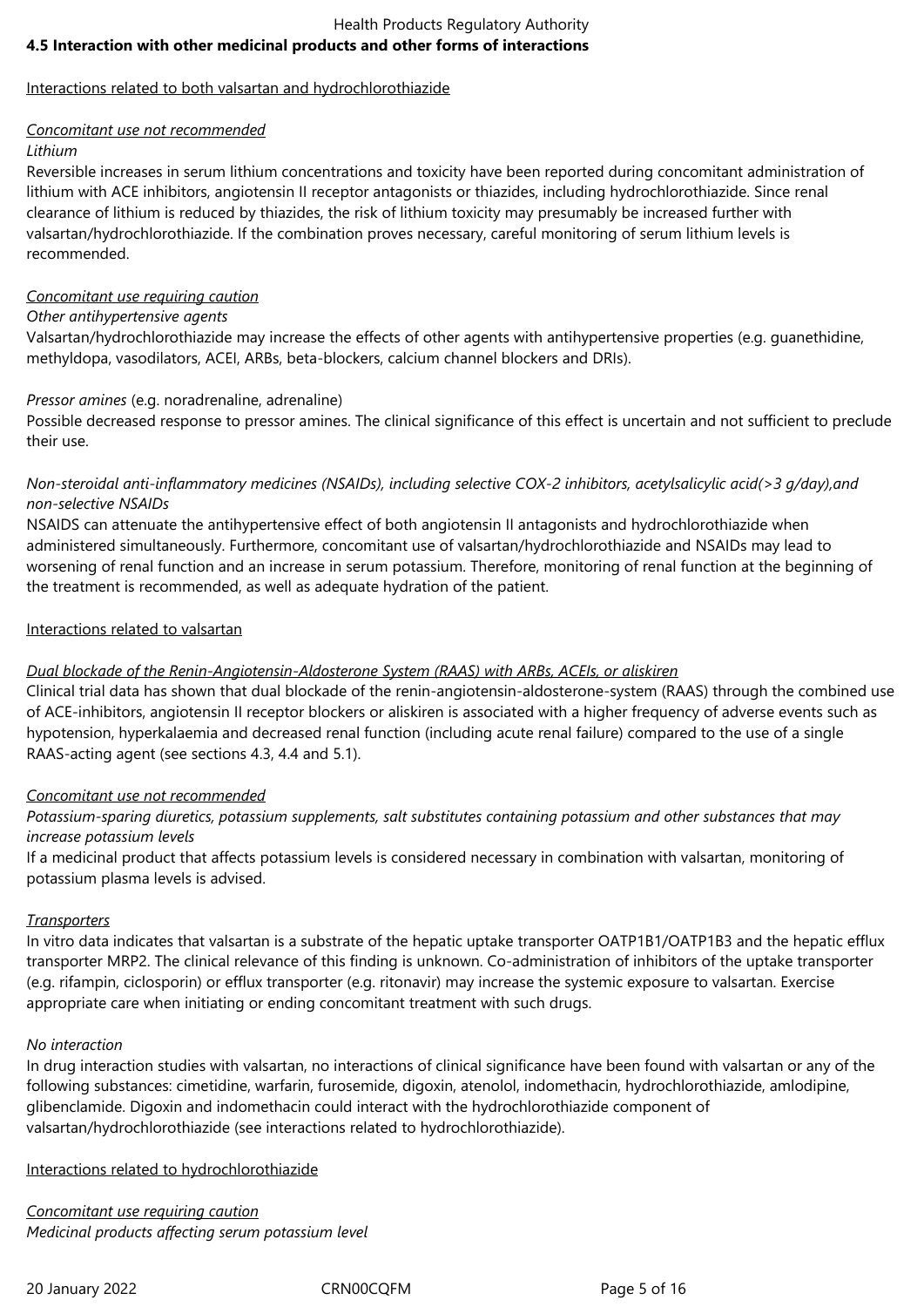The hypokalaemic effect of hydrochlorothiazide may be increased by concomitant administration of kaliuretic diuretics, corticosteroids, laxatives, ACTH, amphotericin, carbenoxolone, penicillin G, salicylic acid and derivatives.

If these medicinal products are to be prescribed with the valsartan/hydrochlorothiazide combination, monitoring of potassium plasma levels is advised (see section 4.4).

### *Medicinal products that could induce torsades de pointes*

Due to the risk of hypokalaemia, hydrochlorothiazide should be administered with caution when associated with medicinal products that could induce torsades de pointes, in particular Class Ia and Class III antiarrhythmics and some antipsychotics.

### *Medicinal products affecting serum sodium level*

The hyponatraemic effect of diuretics may be intensified by concomitant administration of drugs such as antidepressants, antipsychotics, antiepileptics, etc. Caution is advised in long-term administration of these drugs.

### *Digitalis glycosides*

Thiazide-induced hypokalaemia or hypomagnesaemia may occur as undesirable effects favouring the onset of digitalis-induced cardiac arrhythmias (see section 4.4).

### *Calcium salts and vitamin D*

Administration of thiazide diuretics, including hydrochlorothiazide, with vitamin D or with calcium salts may potentiate the rise in serum calcium. Concomitant use of thiazide type diuretics with calcium salts may cause hypercalcaemia in patients pre-disposed for hypercalcaemia (e.g. hyperparathyroidism, malignancy or vitamin-D-mediated conditions) by increasing tubular calcium reabsorption.

### *Antidiabetic agents* (oral agents and insulin)

Thiazides may alter glucose tolerance. Dose adjustment of the antidiabetic medicinal product may be necessary.

Metformin should be used with caution because of the risk of lactic acidosis induced by possible functional renal failure linked to hydrochlorothiazide.

### *Beta blockers and diazoxide*

Concomitant use of thiazide diuretics, including hydrochlorothiazide, with beta blockers may increase the risk of hyperglycaemia. Thiazide diuretics, including hydrochlorothiazide, may enhance the hyperglycaemic effect of diazoxide.

# *Medicinal products used in the treatment of gout* (probenecid, sulphinpyrazone and allopurinol)

Dose adjustment of uricosuric medications may be necessary as hydrochlorothiazide may raise the level of serum uric acid. Increase of dosage of probenecid or sulphinpyrazone may be necessary. Co-administration of thiazide diuretics, including hydrochlorothiazide, may increase the incidence of hypersensitivity reactions to allopurinol.

### *Anticholinergic agents and other medicinal products affecting gastric motility*

The bioavailability of thiazide-type diuretics may be increased by anticholinergic agents (e.g. atropine, biperiden), apparently due to a decrease in gastrointestinal motility and the stomach emptying rate. Conversely, it is anticipated that prokinetic drugs such as cisapride may decrease the bioavailability of thiazide-type diuretics.

#### *Amantadine*

Thiazides, including hydrochlorothiazide, may increase the risk of adverse effects caused by amantadine

### *Ion exchange resins*

Absorption of thiazide diuretics, including hydrochlorothiazide, is decreased by cholestyramine or colestipol. This could result in sub-therapeutic effects of thiazide diuretics. However, staggering the dosage of hydrochlorothiazide and resin such that hydrochlorothiazide is administered at least 4 h before or 4-6 h after the administration of resins would potentially minimise the interaction.

#### *Cytotoxic agents*

Thiazides, including hydrochlorothiazide, may reduce renal excretion of cytotoxic agents (e.g. cyclophosamide, methotrexate) and potentiate their myelosuppressive effects.

*Non-depolarising skeletal muscle relaxants* (e.g. tubocurarine) Thiazides, including hydrochlorothiazide, potentiate the action of skeletal muscle relaxants such as curare derivatives.

20 January 2022 CRN00CQFM Page 6 of 16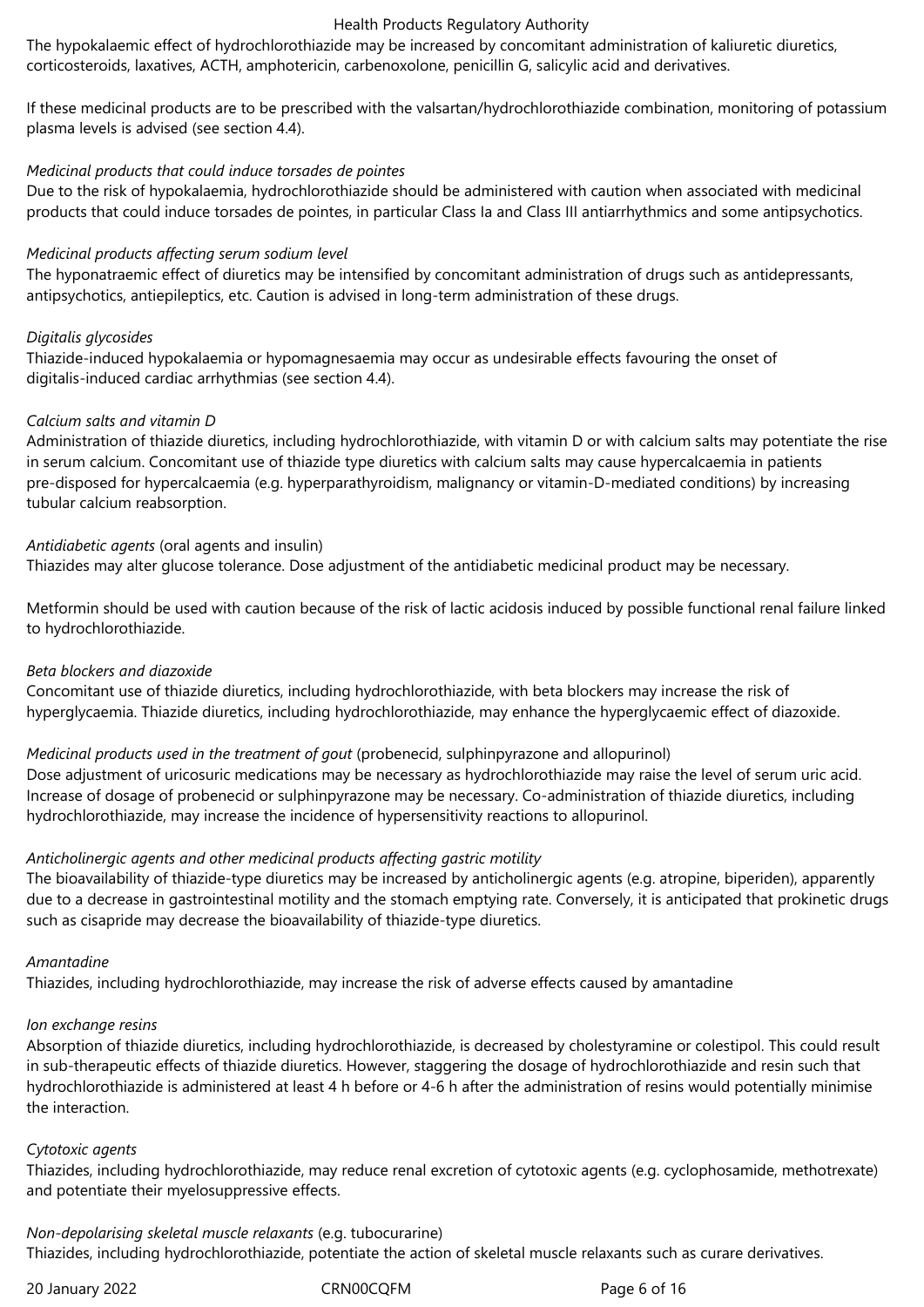# *Ciclosporin*

Concomitant treatment with ciclosporin may increase the risk of hyperuricaemia and gout-type complications.

# *Alcohol, barbiturates or narcotics*

Concomitant administration of thiazide diuretics with substances that also have a blood pressure lowering effect (e.g. by reducing sympathetic central nervous system activity or direct vasodilatation activity) may potentiate orthostatic hypotension.

# *Methyldopa*

There have been isolated reports of haemolytic anaemia in patients receiving concomitant treatment with methyldopa and hydrochlorothiazide.

### *Iodine contrast media*

In case of diuretic-induced dehydration, there is an increased risk of acute renal failure, especially with high doses of the iodine product. Patients should be rehydrated before the administration.

# **4.6 Fertility, pregnancy and lactation**

# **Pregnancy**

# Valsartan

The use of Angiotensin II Receptor Antagonists (AIIRAs) is not recommended during first trimester of pregnancy (see section 4.4). The use of AIIRAs is contra-indicated during the second and third trimester of pregnancy (see sections 4.3 and 4.4).

Epidemiological evidence regarding the risk of teratogenicity following exposure to ACE inhibitors during the first trimester of pregnancy has not been conclusive; however a small increase in risk cannot be excluded. Whilst there is no controlled epidemiological data on the risk with Angiotensin II Receptor Inhibitors (AIIRAs), similar risks may exist for this class of drugs. Unless continued AIIRAs therapy is considered essential, patients planning pregnancy should be changed to alternative anti-hypertensive treatments which have an established safety profile for use in pregnancy. When pregnancy is diagnosed, treatment with AIIRAs should be stopped immediately and, if appropriate, alternative therapy should be started.

AIIRAs therapy exposure during the second and third trimesters is known to induce human fetotoxicity (decreased renal function, oligohydramnios, skull ossification retardation) and neonatal toxicity (renal failure, hypotension, hyperkalaemia) (see also section 5.3).

Should exposure to AIIRAs have occurred from the second trimester of pregnancy, ultrasound check of renal function and skull is recommended.

Infants whose mothers have taken AIIRAs should be closely observed for hypotension (see also sections 4.3 and 4.4).

# Hydrochlorothiazide

There is limited experience with hydrochlorothiazide during pregnancy, especially during the first trimester. Animal studies are insufficient. Hydrochlorothiazide crosses the placenta. Based on the pharmacological mechanism of action of hydrochlorothiazide its use during

# **4.7 Effects on ability to drive and use machines**

No studies on the effect of valsartan/hydrochlorothiazide on the ability to drive and use m achines have been perform ed. When driving vehicles or operating m achines it should be taken into account that occasionally dizziness or weariness may occur.

# **4.8 Undesirable effects**

Adverse reactions reported in clinical trials and laboratory findings occurring more frequently with valsartan plus hydrochlorothiazide versus placebo and individual postmarketing reports are presented below according to system organ class. Adverse reactions known to occur with each component given individually but which have not been seen in clinical trials may occur during treatment with valsartan/ hydrochlorothiazide.

Adverse drug reactions are ranked by frequency, the most frequent first, using the following convention:

20 January 2022 CRN00CQFM Page 7 of 16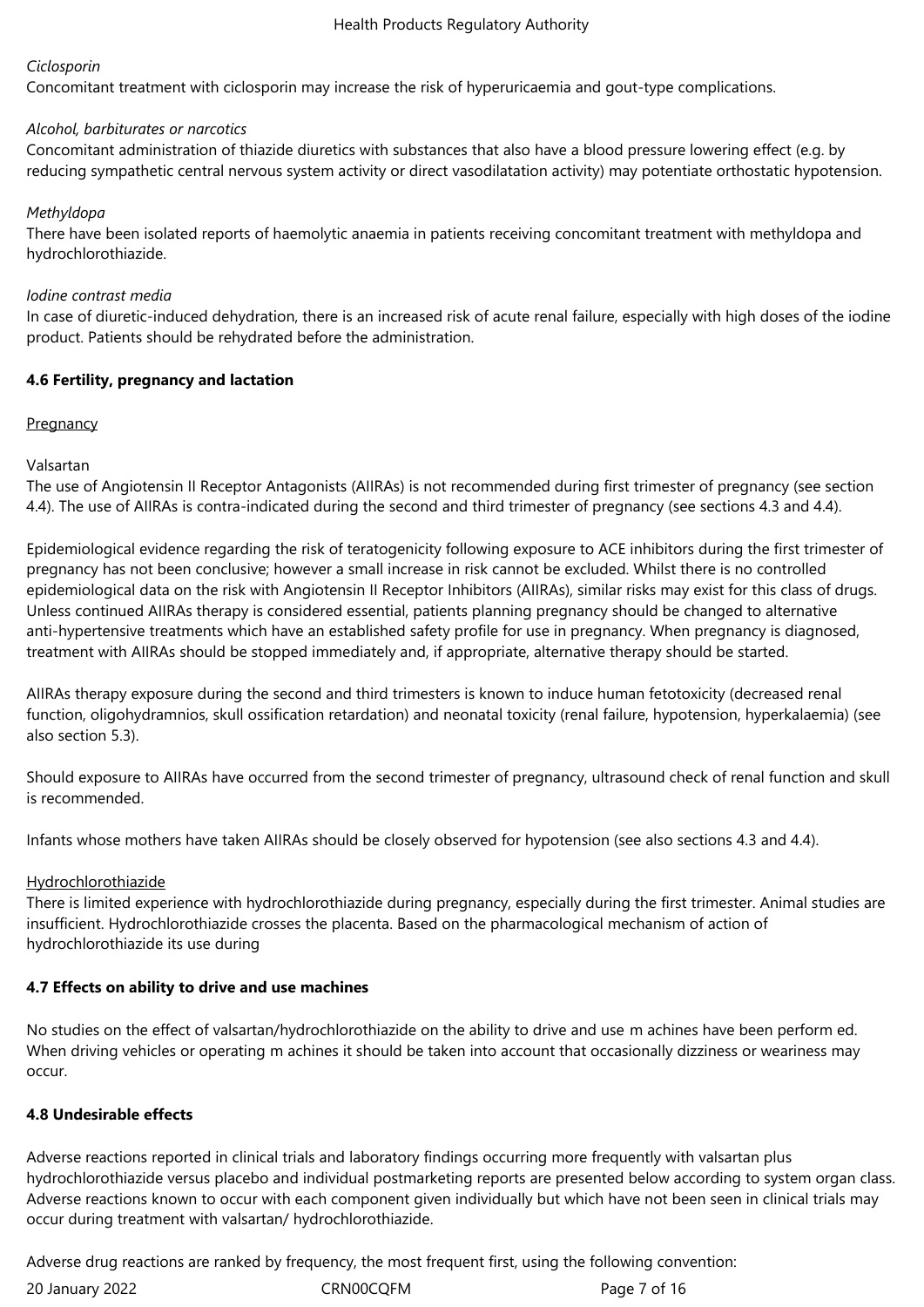Very common (≥ 1/10); Common (≥ 1/100 to < 1/10); Uncommon (≥ 1/1 000 to < 1/100); Rare (≥ 1/10 000 to *<* 1/1 000); Very rare (< 1/10 000), Not known (cannot be estimated from the available data). Within each frequency grouping, adverse reactions are ranked in order of decreasing seriousness.

Table1.Frequencyofadversereactionswithvalsartan/hydrochlorothiazide

*Metabolism and nutrition disorders*

Uncommon Dehydration

# *Nervous system disorders*

Very rare Dizziness Uncommon Paraesthesia Not known Syncope

### *Eye disorders*

Uncommon Vision blurred Not known Choroidal effusion

# *Ear and labyrinth disorders*

Uncommon Tinnitus

*Vascular disorders* Uncommon Hypotension

# *Respiratory, thoracic and mediastinal disorders*

Uncommon Cough Not known Non cardiogenic pulmonary oedema

### *Gastrointestinal disorders*

Very rare Diarrhoea

# *Musculoskeletal and connective tissue disorders*

Uncommon Myalgia Very rare Arthralgia

# *Renal and urinary disorders*

Not known Impaired renal function

### *General disorders and administration site conditions*

Uncommon Fatigue

### *Investigations*

Not known Serum uric acid increased, Serum bilirubin and Serum creatinine increased, Hypokalaemia, Hyponatraemia, Elevation of Blood Urea Nitrogen, Neutropenia

### Additional information on the individual components

Adverse reactions previously reported with one of the individual components may be potential undesirable effects with valsartan/hydrochlorothiazide as well, even if not observed in clinical trials or during postmarketing period.

### Table2.F requency of adverse reactions with valsartan

# *Blood and lymphatic system disorders*

Not known Decrease in haemoglobin, decrease in haematocrit, thrombocytopenia

# *Immune system disorders*

Not known Other hypersensitivity/allergic reactions including serum sickness

# *Metabolism and nutrition disorders*

Not known Increase of serum potassium, hyponatraemia

# *Ear and labyrinth disorders*

20 January 2022 CRN00CQFM Page 8 of 16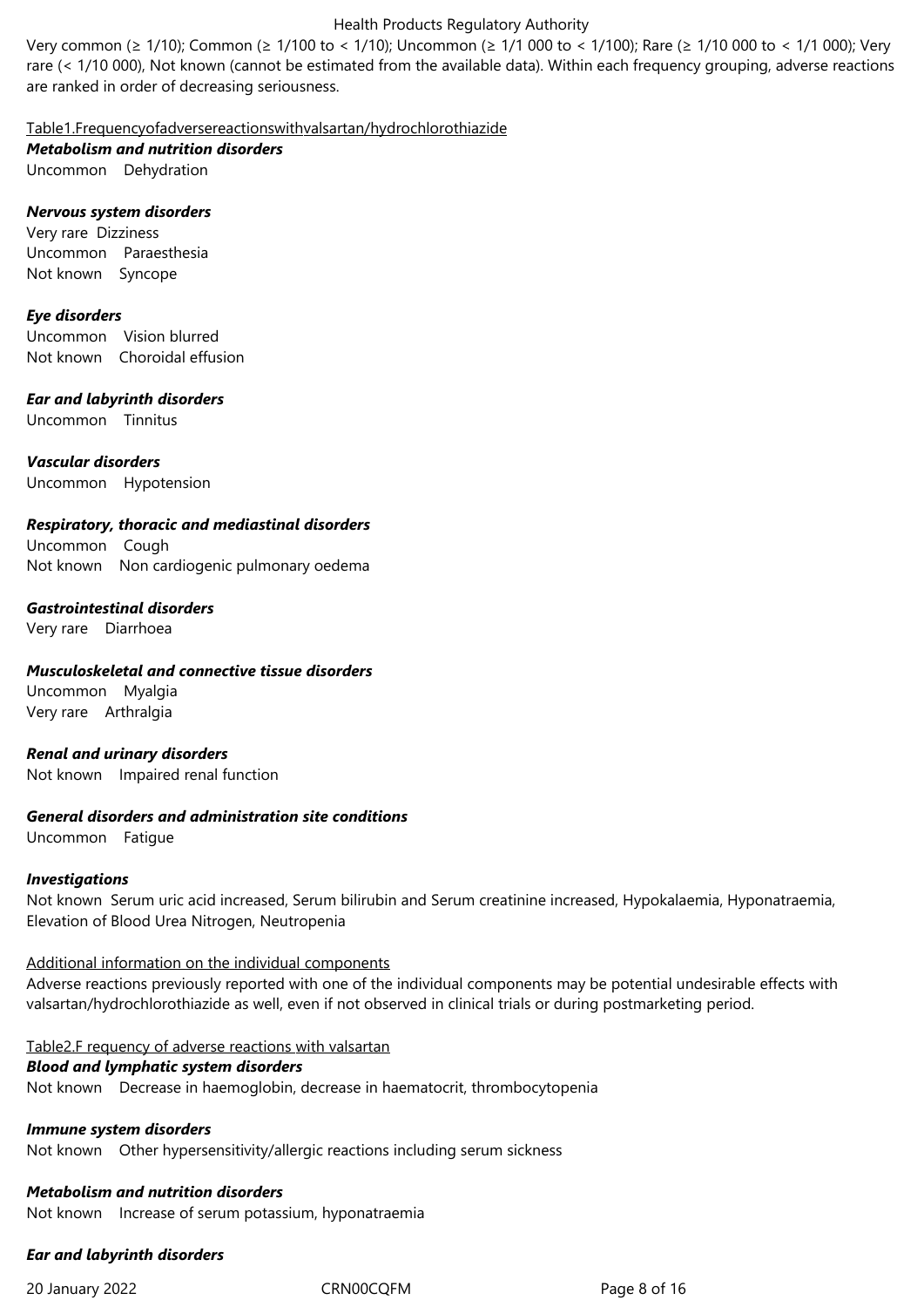### Uncommon Vertigo

*Vascular disorders* Not known Vasculitis

*Gastrointestinal disorders* Uncommon Abdominal pain

*Hepatobiliary disorders* Not known Elevation of liver function values

# *Skin and subcutaneous tissue disorders*

Not known Angioedema, dermatitis bullous, rash, pruritus

# *Renal and urinary disorders*

Not known Renal failure

### Table3 . Frequency of adverse reactions with hydrochlorothiazide

Hydrochlorothiazide has been extensively prescribed for many years, frequently in higher doses than those administered with valsartan/hydrochlorothiazide. The following adverse reactions have been reported in patients treated with monotherapy of thiazide diuretics, including hydrochlorothiazide:

# *Neoplasms benign, malignant and unspecified (incl cysts and polyps)*

Not known: Non-melanoma skin cancer (Basal cell carcinoma and Squamous cell carcinoma)

### *Blood and lymphatic system disorders*

Rare Thrombocytopenia sometimes with purpura Very rare Agranulocytosis, leukopenia, haemolytic anaemia, bone marrow failure Not known Aplastic anaemia

### *Immune system disorders*

Very rare Hypersensitivity reactions

### *Metabolism and nutrition disorders*

Very common Hypokalaemia, blood lipids increased (mainly at higher doses) Common Hyponatraemia, hypomagnesaemia, hyperuricaemia Rare Hypercalcaemia, hyperglycaemia, glycosuria and worsening of diabetic metabolic state Very rare Hypochloraemic alkalosis

### *Psychiatric disorders*

Rare Depression, sleep disturbances

# *Nervous system disorders*

Rare Headache, dizziness, paraesthesia

### *Eye disorders*

Rare Visual impairment Not known Acute angle-closure glaucoma

*Cardiac disorders* Rare Cardiac arrhythmias

*Vascular disorders* Common Postural hypotension

# *Respiratory, thoracic and mediastinal disorders*

Very rare Respiratory distressincluding pneumonitis and pulmonary oedema, acute respiratory distress syndrome(ARDS) (see section 4.4)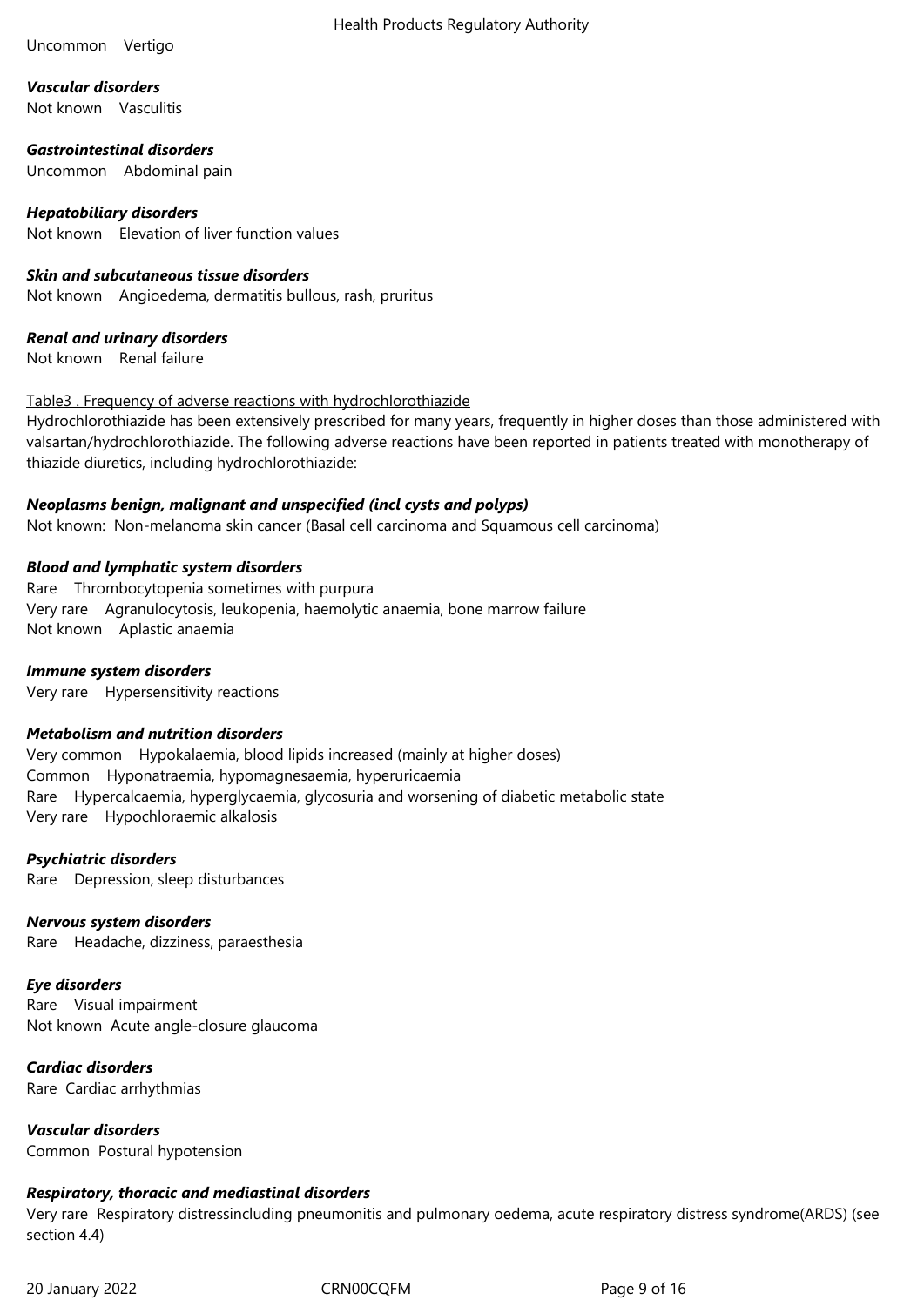Rare Constipation, gastrointestinal discomfort, diarrhoea Very rare Pancreatitis

# *Hepatobiliary disorders*

Rare Intrahepatic cholestasis or jaundice

# *Renal and urinary disorders*

Not known Renal dysfunction, acute renal failure

# *Skin and subcutaneous tissue disorders*

Common Urticaria and other forms of rash Rare Photosensitisation Very rare Necrotising vasculitis and toxic epidermal necrolysis, cutaneous lupus erythematosus-like reactions, reactivation of cutaneous lupus erythematosus Not known Erythema multiforme

# *General disorders and administration site conditions*

Not knownPyrexia, asthenia

# *Musculoskeletal and connective tissue disorders*

Not known Muscle spasm

# *Reproductive system and breast disorders*

Common Impotence

# Description of selected adverse reactions

*Non-melanoma skin cancer*

Based on available data from epidemiological studies, cumulative dose-dependent association between HCTZ and NMSC has been observed (see also sections 4.4 and 5.1).

### Reporting of suspected adverse reactions

Reporting suspected adverse reactions after authorisation of the medicinal product is important. It allows continued monitoring of the benefit/risk balance of the medicinal product. Healthcare professionals are asked to report any suspected adverse reactions via the national reporting system: HPRA Pharmacovigilance Website: www.hpra.ie

### **4.9 Overdose**

### *Sympto[ms](http://www.hpra.ie/)*

Overdose with valsartan may result in marked hypotension, which could lead to depressed level of consciousness, circulatory collapse and/or shock. In addition, the following signs and symptoms may occur due to an overdose of the hydrochlorothiazide com ponent: nausea, somnolence, hypovolaemia, and electrolyte disturbances associated with cardiac arrhythmias and muscle spasms.

### *Treatment*

The therapeutic measures depend on the time of ingestion and the type and severity of the symptoms, stabilisation of the circulatory condition being of prime importance.

If hypotension occurs, the patient should be placed in the supine position and salt and volume supplementation should be given rapidly .

Valsartan cannot be eliminated by means of haemodialysis because of its strong plasma binding behaviour whereas clearance of hydrochlorothiazide will be achieved by dialysis.

# **5 PHARMACOLOGICAL PROPERTIES**

20 January 2022 CRN00CQFM Page 10 of 16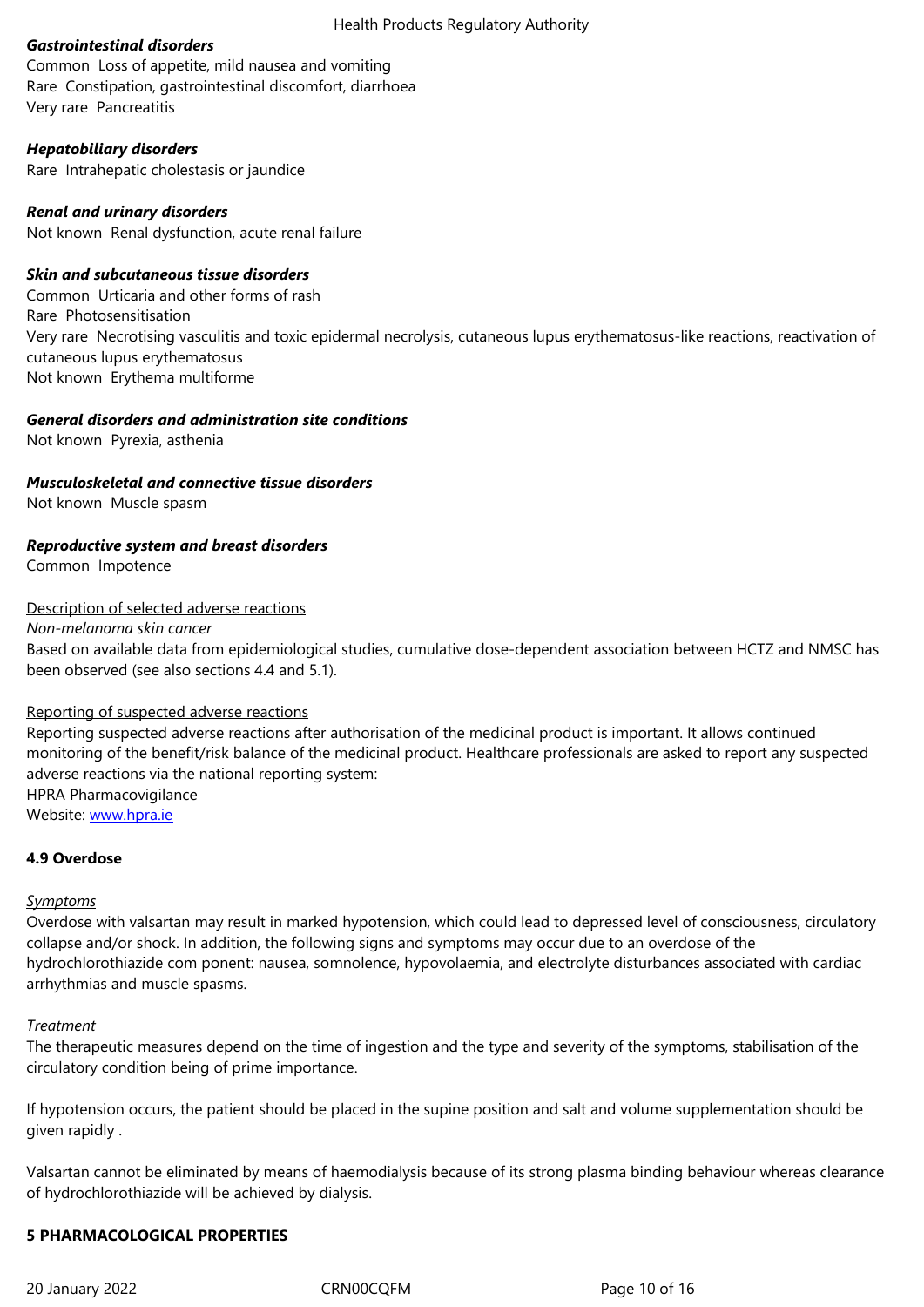# **5.1 Pharmacodynamic properties**

Pharmacotherapeutic group: Angiotensin II antagonists and diuretics, valsartan and diuretics; ATC code: C09D A03.

# *Valsartan/hydrochlorothiazide*

# *Valtan Comp 80 mg/12.5 mg film-coated tablets*

In a double-blind, randomised, active-controlled trial in patients not adequately controlled on hydrochlorothiazide 12.5 mg, significantly greater mean systolic/diastolic BP reductions were observed with the combination of valsartan/hydrochlorothiazide 80/12.5 mg (14.9/11.3 mmHg) compared to hydrochlorothiazide 12.5 mg (5.2/2.9 mmHg) and hydrochlorothiazide 25 mg (6.8/5.7 mmHg). In addition, a significantly greater percentage of patients responded (diastolic BP <90 mmHg or reduction ≥10 mmHg) with valsartan/hydrochlorothiazide 80/12.5 mg (60 %) compared to hydrochlorothiazide

12.5 mg (25 %) and hydrochlorothiazide 25 mg (27 %).

In a double-blind, randomised, active-controlled trial in patients not adequately controlled on valsartan 80 mg, significantly greater mean systolic/diastolic BP reductions were observed with the combination of valsartan/hydrochlorothiazide 80/12.5 mg (9.8/8.2 mmHg) compared to valsartan 80 mg (3.9/5.1 mmHg) and valsartan 160 mg (6.5/6.2 mmHg). In addition, a significantly greater percentage of patients responded (diastolic BP <90 mmHg or reduction ≥10 mmHg) with valsartan/hydrochlorothiazide 80/12.5 mg (51 %) compared to valsartan 80 mg (36 %) and valsartan 160 mg (37 %).

In a double-blind, randomised, placebo-controlled, factorial design trial comparing various dose combinations of valsartan/hydrochlorothiazide to their respective components, significantly greater mean systolic/diastolic BP reductions were observed with the combination of valsartan/hydrochlorothiazide 80/12.5 mg (16.5/11.8 mmHg) compared to placebo (1.9/4.1 mmHg) and both hydrochlorothiazide 12.5 mg (7.3/7.2 mmHg) and valsartan 80 mg (8.8/8.6 mmHg). In addition, a significantly greater percentage of patients responded (diastolic BP <90 mmHg or reduction ≥10 mmHg) with valsartan/hydrochlorothiazide 80/12.5 mg (64 %) compared to placebo (29 %) and hydrochlorothiazide (41 %).

Dose-dependent decreases in serum potassium occurred in controlled clinical studies with valsartan + hydrochlorothiazide. Reduction in serum potassium occurred more frequently in patients given 25 mg hydrochlorothiazide than in those given 12.5 mg hydrochlorothiazide. In controlled clinical trials with valsartan/hydrochlorothiazide the potassium lowering effect of hydrochlorothiazide was attenuated by the potassium-sparing effect of valsartan.

Beneficial effects of valsartan in combination with hydrochlorothiazide on cardiovascular mortality and morbidity are currently unknown.

Epidemiological studies have shown that long-term treatment with hydrochlorothiazide reduces the risk of cardiovascular mortality and morbidity.

# *Valsartan*

Valsartan is an orally active and specific angiotensin II (Ang II) receptor antagonist. It acts selectively on the  $AT_1$  receptor subtype, which is responsible for the known actions of angiotensin II. The increased plasma levels of Ang II following  $AT_1$ receptor blockade with valsartan may stimulate the unblocked  $AT_2$  receptor, which appears to counterbalance the effect of the  $AT<sub>1</sub>$  receptor. Valsartan does not exhibit any partial agonist activity at the AT<sub>1</sub> receptor and has much (about 20 000-fold) greater affinity for the AT<sub>1</sub> receptor than for the AT<sub>2</sub> receptor. Valsartan is not known to bind to or block other hormone receptors or ion channels known to be important in cardiovascular regulation.

Valsartan does not inhibit ACE, also known as kininase II, which converts Ang I to Ang II and degrades bradykinin. Since there is no effect on ACE and no potentiation of bradykinin or substance P, angiotensin II antagonists are unlikely to be associated with coughing. In clinical trials where valsartan was compared with an ACE inhibitor, the incidence of dry cough was significantly (P <0.05) lower in patients treated with valsartan than in those treated with an ACE inhibitor (2.6 % versus 7.9 % respectively). In a clinical trial of patients with a history of dry cough during ACE inhibitor therapy, 19.5 % of trial subjects receiving valsartan and 19.0 % of those receiving a thiazide diuretic experienced cough compared to 68.5 % of those treated with an ACE inhibitor (P  $< 0.05$ ).

Administration of valsartan to patients with hypertension results in reduction of blood pressure without affecting pulse rate. In most patients, after administration of a single oral dose, onset of antihypertensive activity occurs within 2 hours, and the peak reduction of blood pressure is achieved within 4–6 hours. The antihypertensive effect persists over 24 hours after dosing. During repeated dosing, the maximum reduction in blood pressure with any dose is generally attained within 2–4 weeks and is sustained during long-term therapy. Combined with hydrochlorothiazide, a significant additional reduction in blood pressure is achieved.

20 January 2022 CRN00CQFM Page 11 of 16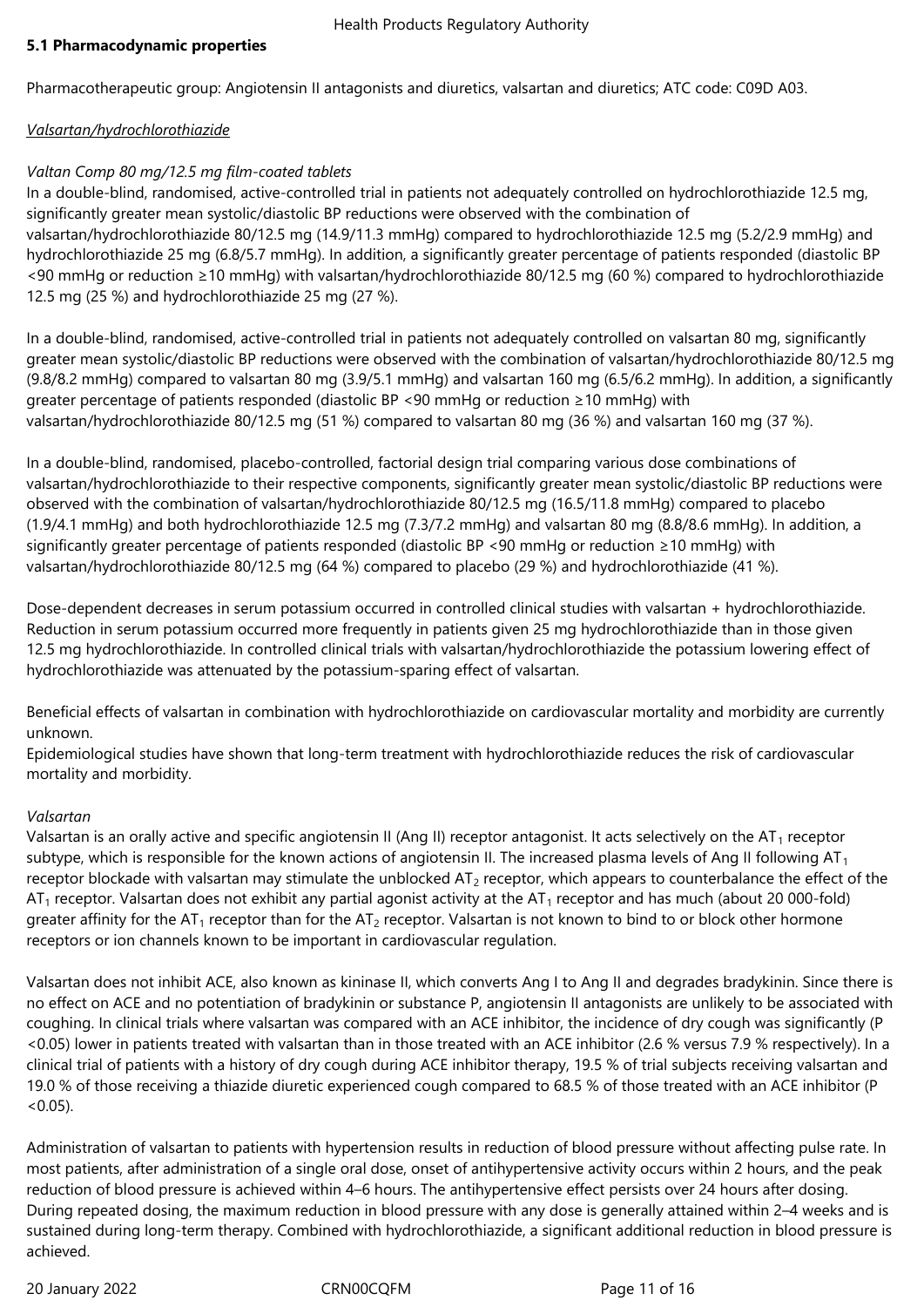Abrupt withdrawal of valsartan has not been associated with rebound hypertension or other adverse clinical events.

In hypertensive patients with type 2 diabetes and microalbuminuria, valsartan has been shown to reduce the urinary excretion of albumin. The MARVAL (Micro Albuminuria Reduction with Valsartan) study assessed the reduction in urinary albumin excretion (UAE) with valsartan (80-160 mg/od) versus amlodipine (5-10 mg/od), in 332 type 2 diabetic patients (mean age: 58 years; 265 men) with microalbuminuria (valsartan: 58 µg/min; amlodipine: 55.4 µg/min), normal or high blood pressure and with preserved renal function (blood creatinine <120 µmol/l). At 24 weeks, UAE was reduced (p <0.001) by 42 % (-24.2 µg/min; 95 % CI: –40.4 to –19.1) with valsartan and approximately 3 % (–1.7 µg/min; 95 % CI: –5.6 to 14.9) with amlodipine despite similar rates of blood pressure reduction in both groups. The Diovan Reduction of Proteinuria (DROP) study further examined the efficacy of valsartan in reducing UAE in 391 hypertensive patients (BP=150/88 mmHg) with type 2 diabetes, albuminuria (mean=102 µg/min; 20–700 µg/min) and preserved renal function (mean serum creatinine = 80 µmol/l). Patients were randomised to one of 3 doses of valsartan (160, 320 and 640 mg/od) and treated for 30 weeks. The purpose of the study was to determine the optimal dose of valsartan for reducing UAE in hypertensive patients with type 2 diabetes. At 30 weeks, the percentage change in UAE was significantly reduced by 36 % from baseline with valsartan 160 mg (95 %CI:22 to 47 %), and by 44 % with valsartan 320 mg (95 % CI: 31 to 54 %). It was concluded that 160-320 mg of valsartan produced clinically relevant reductions in UAE in hypertensive patients with type 2 diabetes.

Two large randomised, controlled trials (ONTARGET (ONgoing Telmisartan Alone and in combination with Ramipril Global Endpoint Trial) and VA NEPHRON-D (The Veterans Affairs Nephropathy in Diabetes)) have examined the use of the combination of an ACE-inhibitor with an angiotensin II receptor blocker.

ONTARGET was a study conducted in patients with a history of cardiovascular or cerebrovascular disease, or type 2 diabetes mellitus accompanied by evidence of end-organ damage. VA NEPHRON-D was a study in patients with type 2 diabetes mellitus and diabetic nephropathy.

These studies have shown no significant beneficial effect on renal and/or cardiovascular outcomes and mortality, while an increased risk of hyperkalaemia, acute kidney injury and/or hypotension as compared to monotherapy was observed. Given their similar pharmacodynamic properties, these results are also relevant for other ACE-inhibitors and angiotensin II receptor blockers.

ACE-inhibitors and angiotensin II receptor blockers should therefore not be used concomitantly in patients with diabetic nephropathy.

ALTITUDE (Aliskiren Trial in Type 2 Diabetes Using Cardiovascular and Renal Disease Endpoints) was a study designed to test the benefit of adding aliskiren to a standard therapy of an ACE-inhibitor or an angiotensin II receptor blocker in patients with type 2 diabetes mellitus and chronic kidney disease, cardiovascular disease, or both. The study was terminated early because of an increased risk of adverse outcomes. Cardiovascular death and stroke were both numerically more frequent in the aliskiren group than in the placebo group and adverse events and serious adverse events of interest (hyperkalaemia, hypotension and renal dysfunction) were more frequently reported in the aliskiren group than in the placebo group.

# *Hydrochlorothiazide*

The site of action of thiazide diuretics is primarily in the renal distal convoluted tubule. It has been shown that there is a high-affinity receptor in the renal cortex as the primary binding site for the thiazide diuretic action and inhibition of NaCl transport in the distal convoluted tubule. The mode of action of thiazides is through inhibition of the Na<sup>+</sup>Cl<sup>-</sup> symporter perhaps by competing for the Cl<sup>-</sup> site, thereby affecting electrolyte reabsorption mechanisms: directly increasing sodium and chloride excretion to an approximately equal extent, and indirectly by this diuretic action reducing plasma volume, with consequent increases in plasma renin activity, aldosterone secretion and urinary potassium loss, and a decrease in serum potassium. The renin-aldosterone link is mediated by angiotensin II, so with co-administration of valsartan the reduction in serum potassium is less pronounced as observed under monotherapy with hydrochlorothiazide.

### *Non-melanoma skin cancer*

Based on available data from epidemiological studies, cumulative dose-dependent association between HCTZ and NMSC has been observed. One study included a population comprised of 71 533 cases of BCC and of 8 629 cases of SCC matched to 1 430 833 and 172 462 population controls, respectively. High HCTZ use (≥ 50,000 mg cumulative) was associated with an adjusted OR of 1.29 (95 % CI: 1.23-1.35) for BCC and 3.98 (95 % CI: 3.68-4.31) for SCC. A clear cumulative dose response relationship was observed for both BCC and SCC. Another study showed a possible association between lip cancer (SCC) and exposure to HCTZ: 633 cases of lip-cancer were matched with 63 067 population controls, using a risk-set sampling strategy. A cumulative dose-response relationship was demonstrated with an adjusted OR 2.1 (95 % CI: 1.7-2.6) increasing to OR 3.9  $(3.0-4.9)$  for high use  $(\sim 25 000 \text{ mg})$  and OR 7.7 (5.7-10.5) for the highest cumulative dose  $(\sim 100 000 \text{ mg})$  (see also section 4.4).

### **5.2 Pharmacokinetic properties**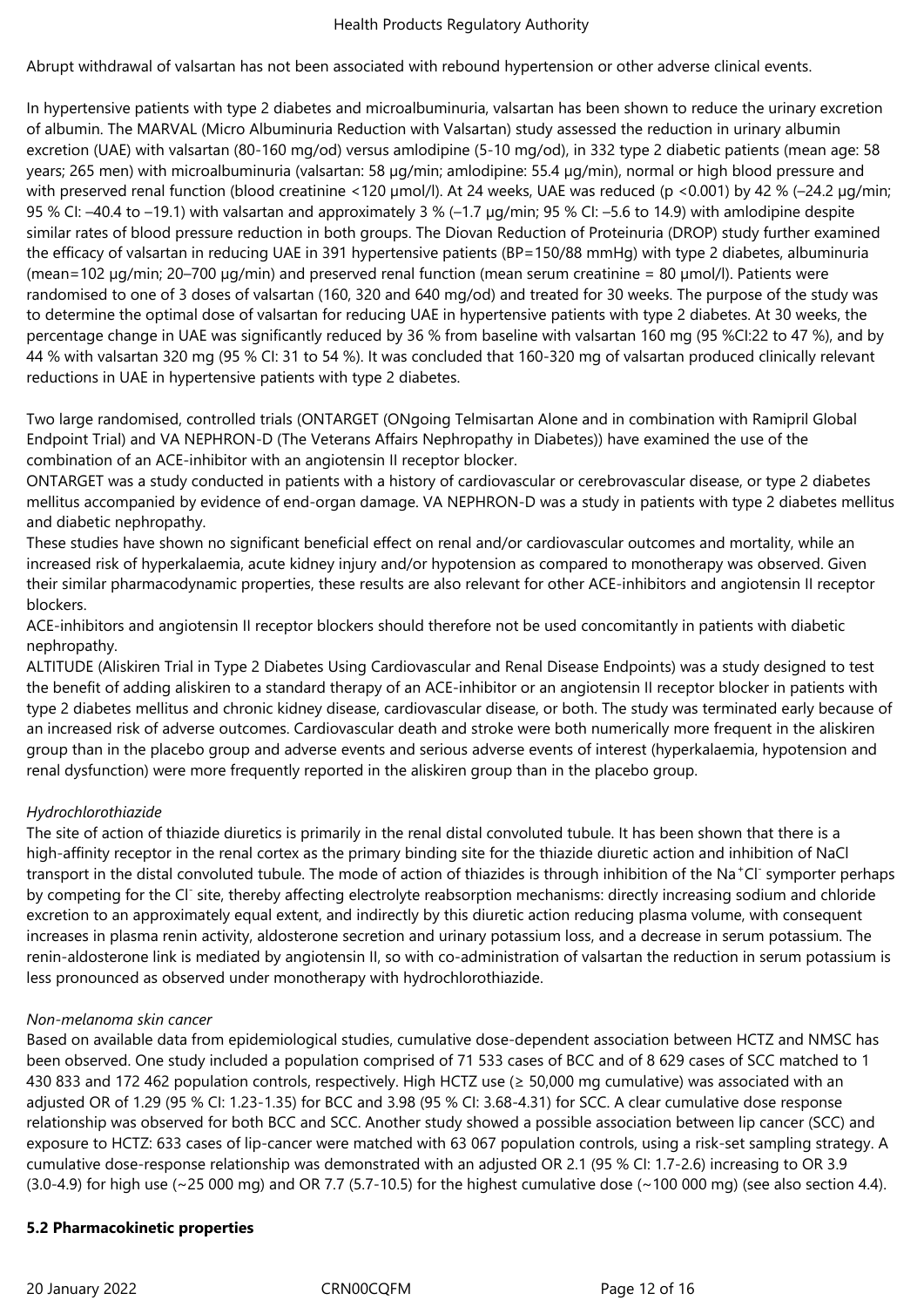# *Valsartan/hydrochlorothiazide*

The systemic availability of hydrochlorothiazide is reduced by about 30 % when co-administered with valsartan. The kinetics of valsartan are not markedly affected by the co-administration of hydrochlorothiazide. This observed interaction has no impact on the combined use of valsartan and hydrochlorothiazide, since controlled clinical trials have shown a clear anti-hypertensive effect, greater than that obtained with either active substance given alone, or placebo.

# *Valsartan*

### *Absorption*

Following oral administration of valsartan alone, peak plasma concentrations of valsartan are reached in 2-4 hours. Mean absolute bioavailability is 23 %. Food decreases exposure (as measured by AUC) to valsartan by about 40 % and peak plasma concentration ( $C_{\text{max}}$ ) by about 50 %, although from about 8 h post dosing plasma valsartan concentrations are similar for the fed and fasted groups. This reduction in AUC is not, however, accompanied by a clinically significant reduction in the therapeutic effect, and valsartan can therefore be given either with or without food.

# *Distribution*

The steady-state volume of distribution of valsartan after intravenous administration is about 17 litres, indicating that valsartan does not distribute into tissues extensively. Valsartan is highly bound to serum proteins (94–97 %), mainly serum albumin.

# *Biotransformation*

Valsartan is not biotransformed to a high extent as only about 20 % of dose is recovered as metabolites. A hydroxy metabolite has been identified in plasma at low concentrations (less than 10 % of the valsartan AUC). This metabolite is pharmacologically inactive.

# *Elimination*

Valsartan shows multiexponential decay kinetics (t<sub>1/2 $\alpha$ </sub> <1 h and t<sub>1/26</sub> about 9 h). Valsartan is primarily eliminated in faeces (about 83 % of dose) and urine (about 13 % of dose), mainly as unchanged drug. Following intravenous administration, plasma clearance of valsartan is about 2 l/h and its renal clearance is 0.62 l/h (about 30 % of total clearance). The half-life of valsartan is 6 hours.

# *Hydrochlorothiazide*

### *Absorption*

The absorption of hydrochlorothiazide, after an oral dose, is rapid ( $t_{max}$  about 2 h). The increase in mean AUC is linear and dose proportional in the therapeutic range.

The effect of food on hydrochlorothiazide absorption, if any, has little clinical significance. Absolute bioavailability of hydrochlorothiazide is 70 % after oral administration

### *Distribution*

The apparent volume of distribution is 4–8 l/kg. Circulating hydrochlorothiazide is bound to serum proteins (40–70 %), mainly serum albumin. Hydrochlorothiazide also accumulates in erythrocytes at approximately 3 times the level in plasma.

### *Elimination*

Hydrochlorothiazide is eliminated predominantly as unchanged drug. Hydrochlorothiazide is eliminated from plasma with a half-life averaging 6 to 15 hours in the terminal elimination phase. There is no change in the kinetics of hydrochlorothiazide on repeated dosing, and accumulation is minimal when dosed once daily. There is more than 95 % of the absorbed dose being excreted as unchanged compound in the urine. The renal clearance is composed of passive filtration and active secretion into the renal tubule.

### *Specialpopulations*

# *Elderly*

A somewhat higher systemic exposure to valsartan was observed in some elderly subjects than in young subjects; however, this has not been shown to have any clinical significance.

Limited data suggest that the systemic clearance of hydrochlorothiazide is reduced in both healthy and hypertensive elderly subjects compared to young healthy volunteers.

# *Renalimpairment*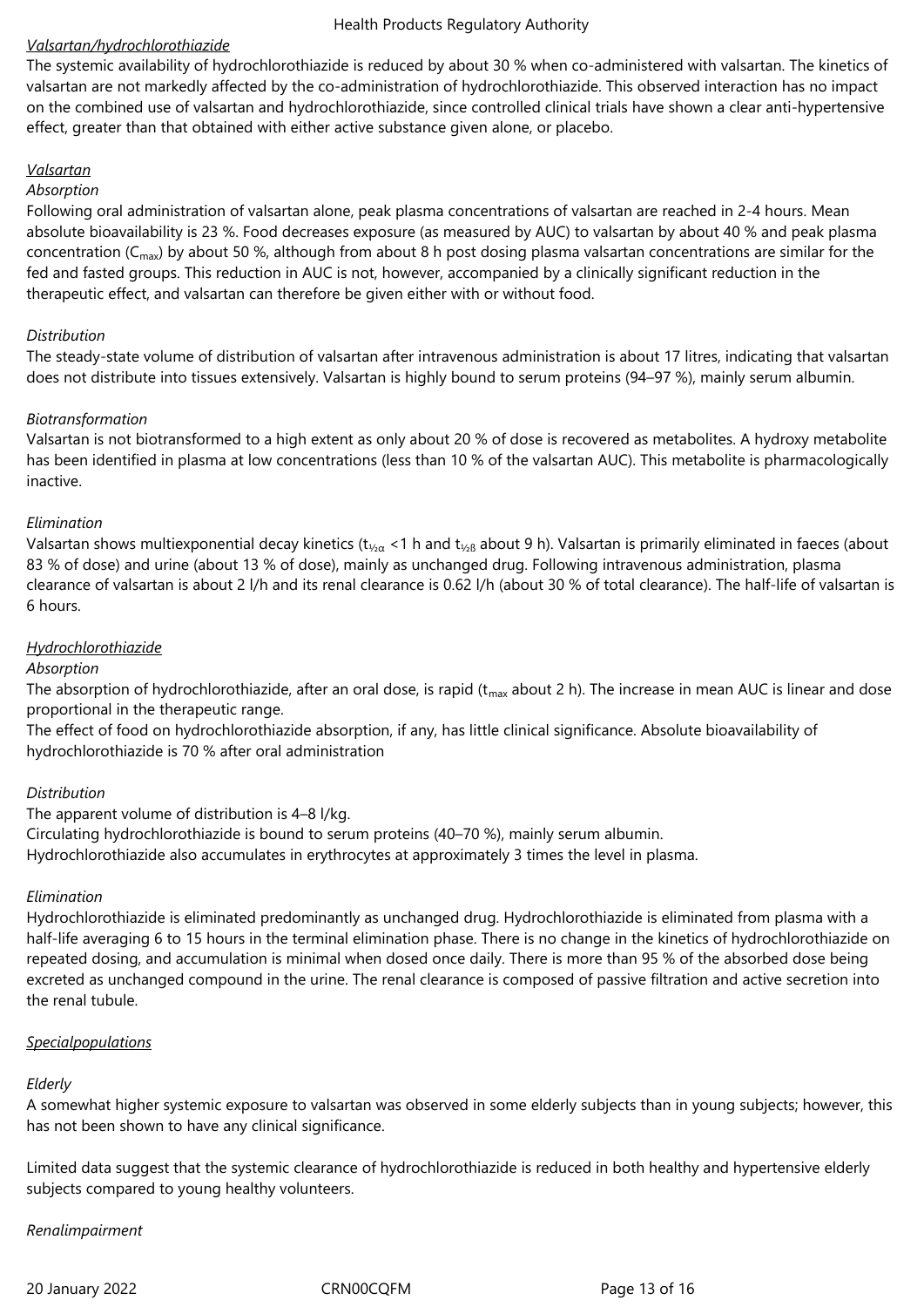At the recommended dose of valsartan/hydrochlorothiazide no dose adjustment is required for patients with a Glomerular Filtration Rate (GFR) of 30–70 ml/min.

In patients with severe renal impairment (GFR < 30 ml/min) and patients undergoing dialysis no data are available for valsartan/hydrochlorothiazide. Valsartan is highly bound to plasma protein and is not to be removed by dialysis, whereas clearance of hydrochlorothiazide will be achieved by dialysis.

In the presence of renal impairment, mean peak plasma levels and AUC values of hydrochlorothiazide are increased and the urinary excretion rate is reduced. In patients with mild to moderate renal impairment, a 3-fold increase in hydrochlorothiazide AUC has been observed. In patients with severe renal impairment an 8-fold increase in AUC has been observed. Hydrochlorothiazide is contraindicated in patients with severe renal impairment (see section 4.3).

### *Hepaticimpairment*

In a pharmacokinetics trial in patients with mild ( $n=6$ ) to moderate ( $n=5$ ) hepatic dysfunction, exposure to valsartan was increased approximately 2-fold compared with healthy volunteers (see sections 4.2 and 4.4).

There is no data available on the use of valsartan in patients with severe hepatic dysfunction (see section 4.3). Hepatic disease does not significantly affect the pharmacokinetics of hydrochlorothiazide.

### **5.3 Preclinical safety data**

The potential toxicity of the valsartan-hydrochlorothiazide combination after oral administration was investigated in rats and marmosets in studies lasting up to six months. No findings emerged that would exclude the use of therapeutic doses in man.

The changes produced by the combination in the chronic toxicity studies are most likely to have been caused by the valsartan component. The toxicological target organ was the kidney, the reaction being more marked in the marmoset than the rat. The combination led to kidney damage (nephropathy with tubular basophilia, rises in plasma urea, plasma creatinine and serum potassium, increases in urine volume and urinary electrolytes from 30 mg/kg/day valsartan + 9 mg/kg/day hydrochlorothiazide in rats and 10 + 3 mg/kg/d in marmosets), probably by way of altered renal haemodynamics. These doses in rat, respectively, represent 0.9 and 3.5–times the maximum recommended human dose (MRHD) of valsartan and hydrochlorothiazide on a mg/m<sup>2</sup> basis. These doses in marmoset, respectively, represent 0.3 and 1.2–times the maximum recommended human dose (MRHD) of valsartan and hydrochlorothiazide on a mg/m basis. (Calculations assume an oral dose of 320 mg/day valsartan in combination with 25 mg/day hydrochlorothiazide and a 60-kg patient.)

High doses of the valsartan-hydrochlorothiazide combination caused falls in red blood cell indices (red cell count, haemoglobin, haematocrit, from 100 + 31 mg/kg/d in rats and 30 + 9 mg/kg/d in marmosets). These doses in rat, respectively, represent 3.0 and 12 times the maximum recommended human dose (MRHD) of valsartan and hydrochlorothiazide on a mg/m<sup>2</sup> basis. These doses in marmoset, respectively, represent 0.9 and 3.5 times the maximum recommended human dose (MRHD) of valsartan and hydrochlorothiazide on a mg/m<sup>2</sup> basis. (Calculations assume an oral dose of 320 mg/day valsartan in combination with 25 mg/day hydrochlorothiazide and a 60-kg patient).

In marmosets, damage was observed in the gastric mucosa (from 30 + 9 mg/kg/d). The combination also led in the kidney to hyperplasia of the afferent arterioles (at 600 + 188 mg/kg/d in rats and from 30 + 9 mg/kg/d in marmosets). These doses in marmoset, respectively, represent 0.9 and 3.5 times the maximum recommended human dose (MRHD) of valsartan and hydrochlorothiazide on a mg/m<sup>2</sup> basis. These doses in rat, respectively, represent 18 and 73 times the maximum recommended human dose (MRHD) of valsartan and hydrochlorothiazide on a mg/m<sup>2</sup> basis. (Calculations assume an oral dose of 320 mg/day valsartan in combination with 25 mg/day hydrochlorothiazide and a 60-kg patient).

The above mentioned effects appear to be due to the pharmacological effects of high valsartan doses (blockade of angiotensin II-induced inhibition of renin release, with stimulation of the renin-producing cells) and also occur with ACE inhibitors. These findings appear to have no relevance to the use of therapeutic doses of valsartan in humans.

The valsartan-hydrochlorothiazide combination was not tested for mutagenicity, chromosomal breakage or carcinogenicity, since there is no evidence of interaction between the two substances. However, these tests were performed separately with valsartan and hydrochlorothiazide, and produced no evidence of mutagenicity, chromosomal breakage or carcinogenicity.

In rats, maternally toxic doses of valsartan (600 mg/kg/day) during the last days of gestation and lactation led to lower survival, lower weight gain and delayed development (pinna detachment and ear-canal opening) in the offspring (see section 4.6). These doses in rats (600 mg/kg/day) are approximately 18 times the maximum recommended human dose on a mg/m<sup>2</sup> basis

20 January 2022 CRN00CQFM Page 14 of 16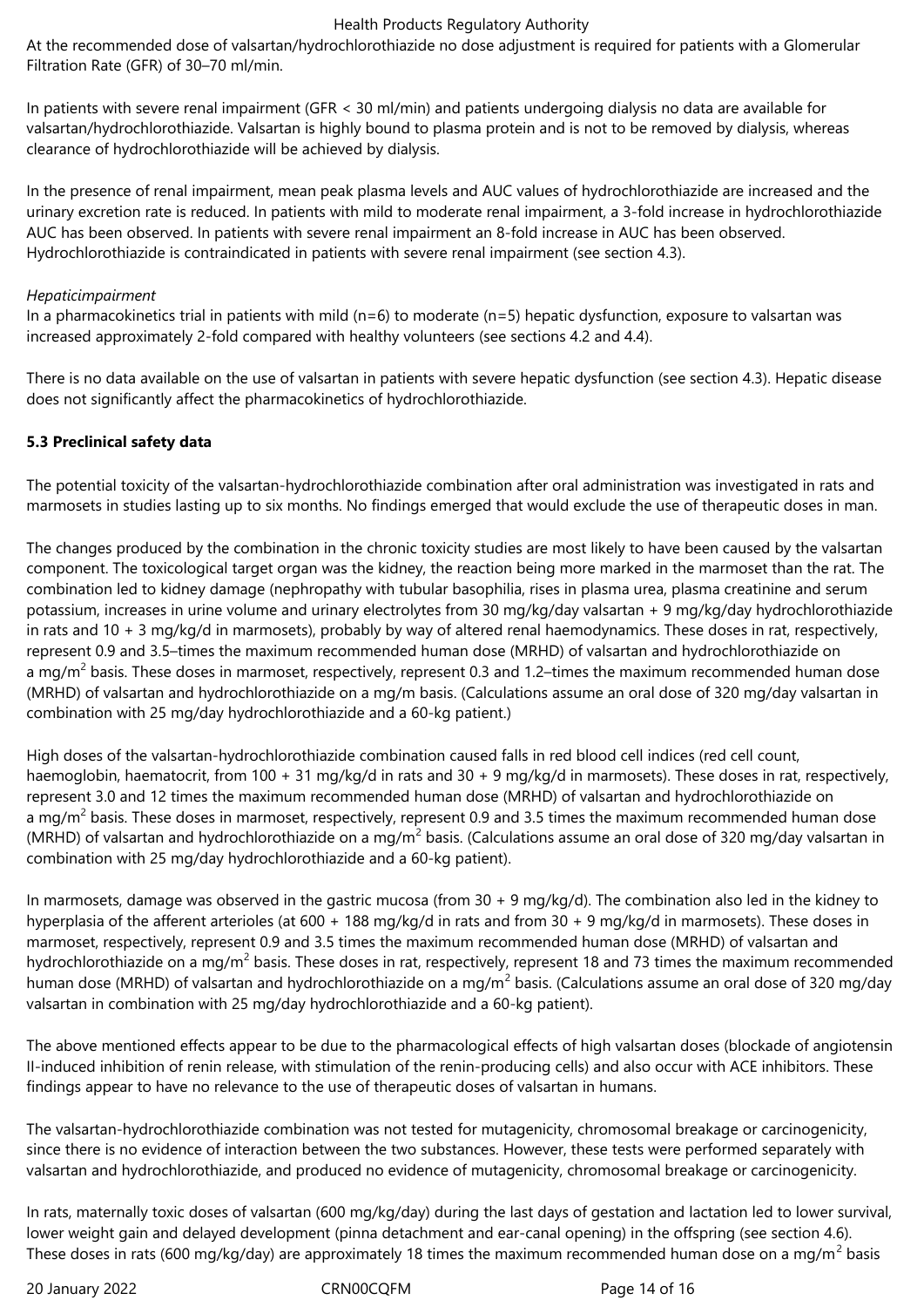(calculations assume an oral dose of 320 mg/day and a 60-kg patient). Similar findings were seen with

valsartan/hydrochlorothiazide in rats and rabbits. In embryo-fetal development (Segment II) studies with

valsartan/hydrochlorothiazide in rat and rabbit, there was no evidence of teratogenicity; however, fetotoxicity associated with maternal toxicity was observed.

# **6 PHARMACEUTICAL PARTICULARS**

### **6.1 List of excipients**

Core: Lactose monohydrate Cellulose, powdered Hypromellose Croscarmellose sodium Silica, colloidal anhydrous Magnesium stearate

Film-Coat: Hypromellose Macrogol 8000 Titanium dioxide (E171) Talc Iron Oxide Red (E172)

# **6.2 Incompatibilities**

Not applicable.

# **6.3 Shelf life**

3 years

### **6.4 Special precautions for storage**

Do not store above 30° C.

### **6.5 Nature and contents of container**

PVC/PVDC aluminium blister.

Pack sizes of 10, 14, 28, 30, 50, 56, 90, 98 and 100 film-coated tablets

Not all pack sizes may be marketed.

### **6.6 Special precautions for disposal**

Any unused product or waste material should be disposed of in accordance with local requirements.

# **7 MARKETING AUTHORISATION HOLDER**

Clonmel Healthcare Ltd Waterford Road Clonmel, Co. Tipperary Ireland

# **8 MARKETING AUTHORISATION NUMBER**

PA0126/216/001

20 January 2022 CRN00CQFM Page 15 of 16